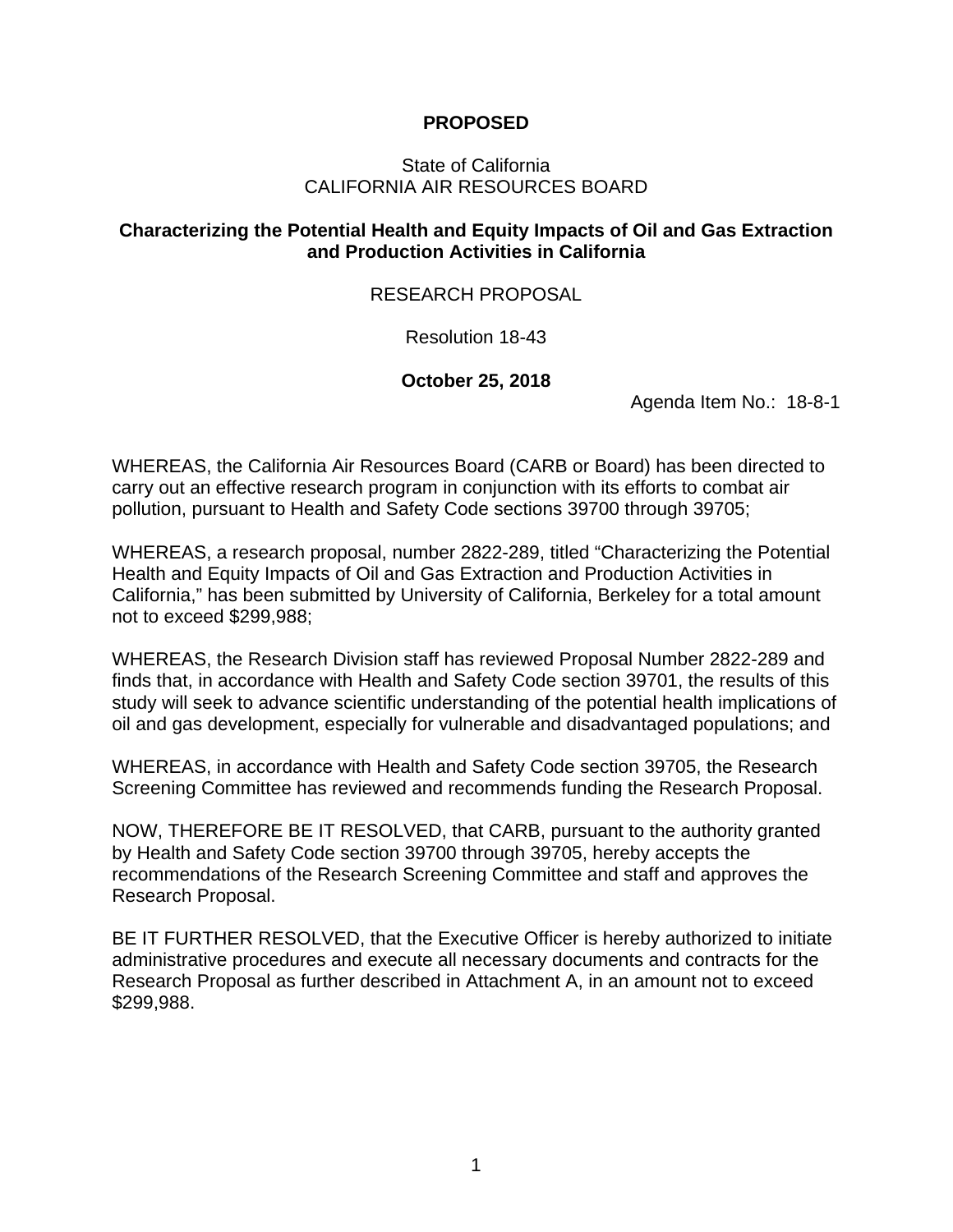## **Resolution 18-43**

October 25, 2018

# **Identification of Attachments to Board Resolution 18-43**

**Attachment A:** "Characterizing the Potential Health and Equity Impacts of Oil and Gas Extraction and Production Activities in California" Summary and Budget Summary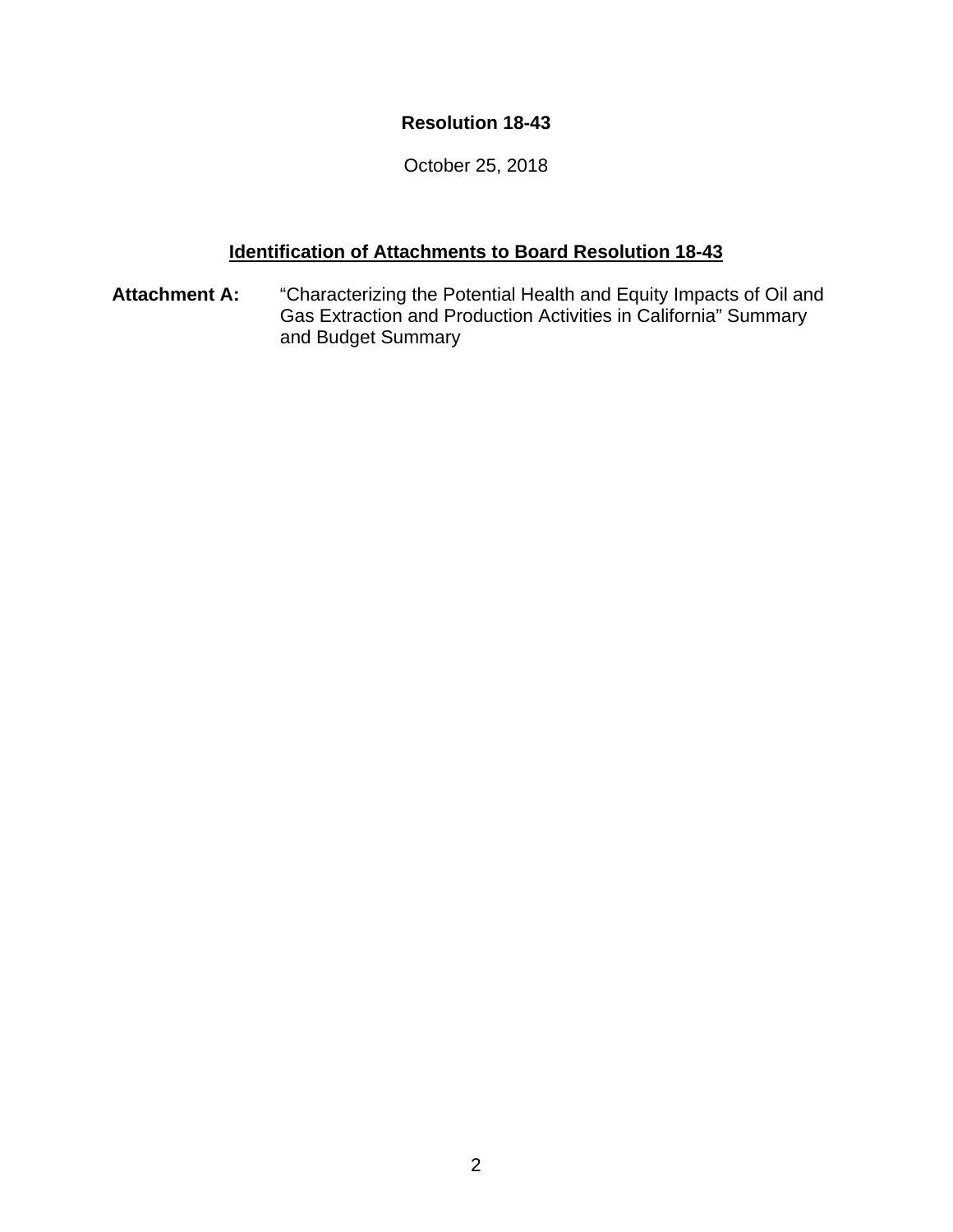## **ATTACHMENT A**

### **"Characterizing the Potential Health and Equity Impacts of Oil and Gas Extraction and Production Activities in California"**

### **Background**

CARB has a legislative mandate to set ambient air quality standards and perform research to guide regulations that protect the health of the public (Health and Safety Code §§ 39003, 39606). Even though California's crude oil production has declined in the past 30 years, the state ranks among the top five producers of crude oil in the nation, accounting for about six percent of total United States (U.S.) production in 2016. Four of the ten largest conventional U.S. oil fields are in the State: Midway-Sunset, Kern River, and South Belridge in the San Joaquin Basin, and Wilmington-Belmont in the Los Angeles Basin. The proliferation of domestic oil and gas exploration activities, including unconventional extraction methods (such as hydraulic fracturing and horizontal drilling), have raised concerns about the potential health and equity impacts on local communities due to increases in air pollution and water contamination, among other effects. The process of producing natural gas can lead to significant methane (CH4) emissions—the primary component of natural gas. Recent research has shown a skewed distribution in the volume of fugitive CH<sub>4</sub> emissions by site or facility, and CH<sub>4</sub> emissions could be an indicator of benzene and other toxic emissions. A small portion of the sites appear to account for a large portion of the emissions, and these sites are labeled as super-emitters. Super-emitters occur seemingly at random, often when a piece of equipment breaks down or cement casing fails on a well. This study will focus on analysis of oil and gas infrastructure, including refineries and oil and gas development (OGD) sites and super-emitters. Although there is emerging evidence of adverse birth outcomes associated with oil and gas development in other states, no studies exist regarding the relationship between OGD and birth outcomes in California.

### **Objective**

The objective is to conduct an epidemiological study that will address a health gap in California on OGD activities. It will use a large, ethnically and economically diverse pregnancy cohort to evaluate the relationship between prenatal exposures to OGD and fetal growth outcomes. This study is significant because it will evaluate potential health hazards and risks from OGD including active, inactive, conventional, and unconventional wells. The results will be stratified by socioeconomic status (SES) within urban, rural, and suburban settings to understand how SES in combination with OGD affect birth outcomes. This study will also identify and characterize socioeconomic and demographic disparities associated with drinking water system susceptibility to potential OGD-related routes of water contamination in California focusing on the San Joaquin Valley. This study will assess potentially interactive effects by exploring whether observed effect estimates are stronger for births located in areas with potentially vulnerable drinking water systems compared to births that are not located in these areas. This study will also conduct a sub-analysis to assess the extent to which observed effect estimates are stronger among births located near wells and associated infrastructure that have been identified as methane super-emitters. A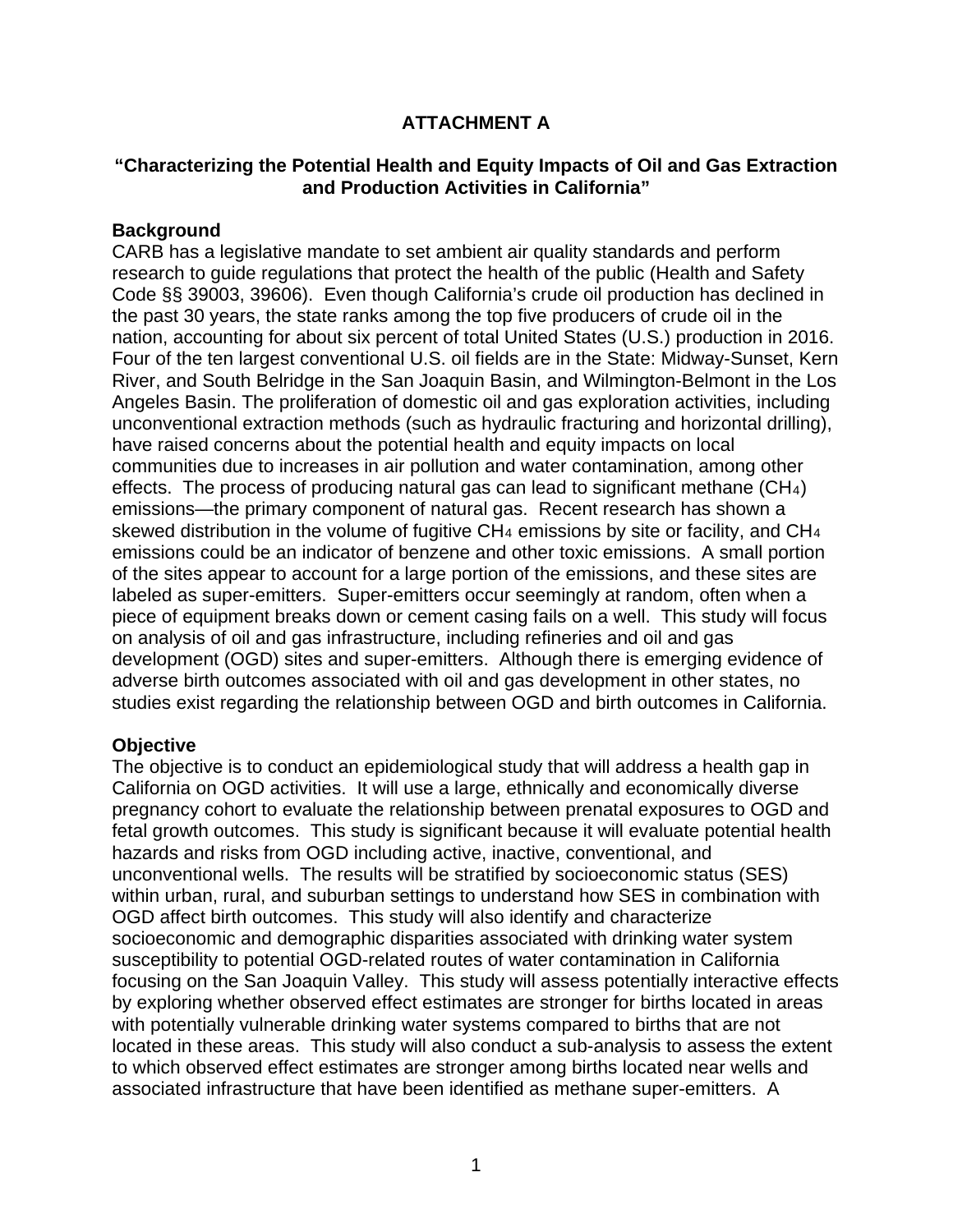cross-sectional analysis of environmental equity patterns as well as migraine prevalence and severity will be investigated with the super-emitter OGD activities data.

### **Methods**

The investigators propose three analyses. Analysis 1 will be an epidemiological study of the relationship between OGD and production and adverse birth outcomes in California. The investigators will run models for key regions separately and also statewide. They will also examine separate models for urban versus rural areas to assess potential effect modification based on this indicator. The investigators will further assess potentially interactive effects by exploring whether observed effect estimates are stronger for births located in areas with potentially vulnerable drinking water systems compared to births that are not located in these areas from Analysis 2 (below). Finally, they will assess the extent to which observed effect estimates are stronger among births located near wells and associated infrastructure identified as methane super-emitters from Analysis 3 (below). Analysis 2 will be a spatial analysis to characterize drinking water vulnerability associated with OGD activities. The investigators will characterize socioeconomic and demographic disparities associated with drinking water system susceptibility to determine the connection to potential OGDrelated routes of water contamination. Analysis 3 will be a preliminary assessment of the environmental justice and health implications associated with proximity to methane super-emitters. The investigators will leverage CARB's monitoring data on methane super-emitters to explore cross-sectional environmental equity patterns and health outcomes (migraine prevalence and severity).

### **Expected Results**

The expected results from Analysis 1 include: an assessment of whether maternal exposure to OGD during pregnancy is associated with reduction in fetal growth, an assessment of whether prenatal OGD exposure is associated with increased risk of preterm birth, and an assessment of whether race/ethnicity and Index of Concentration at the Extremes influence OGD-related adverse birth outcomes. These results will be stratified by SES, exposure to vulnerable drinking water systems identified in Analysis 2, and methane super-emitters identified in Analysis 3 to understand how these factors in combination with OGD affect birth outcomes.

The expected results from Analysis 2 are a characterization of the spatial relationship between three potential OGD-related routes of drinking water contamination and the location of vulnerable drinking water systems. They will also include an assessment of the patterns of environmental inequalities in potential OGD-related threats to vulnerable drinking systems.

The expected results from Analysis 3 are an assessment of whether communities located within 3km of a super-emitter contain a higher proportion of residents of lower SES compared to communities located 5-10km away, as well as an assessment of the prevalence of migraine sufferers in communities located within 3km of a super-emitter compared to those located 5-10km away.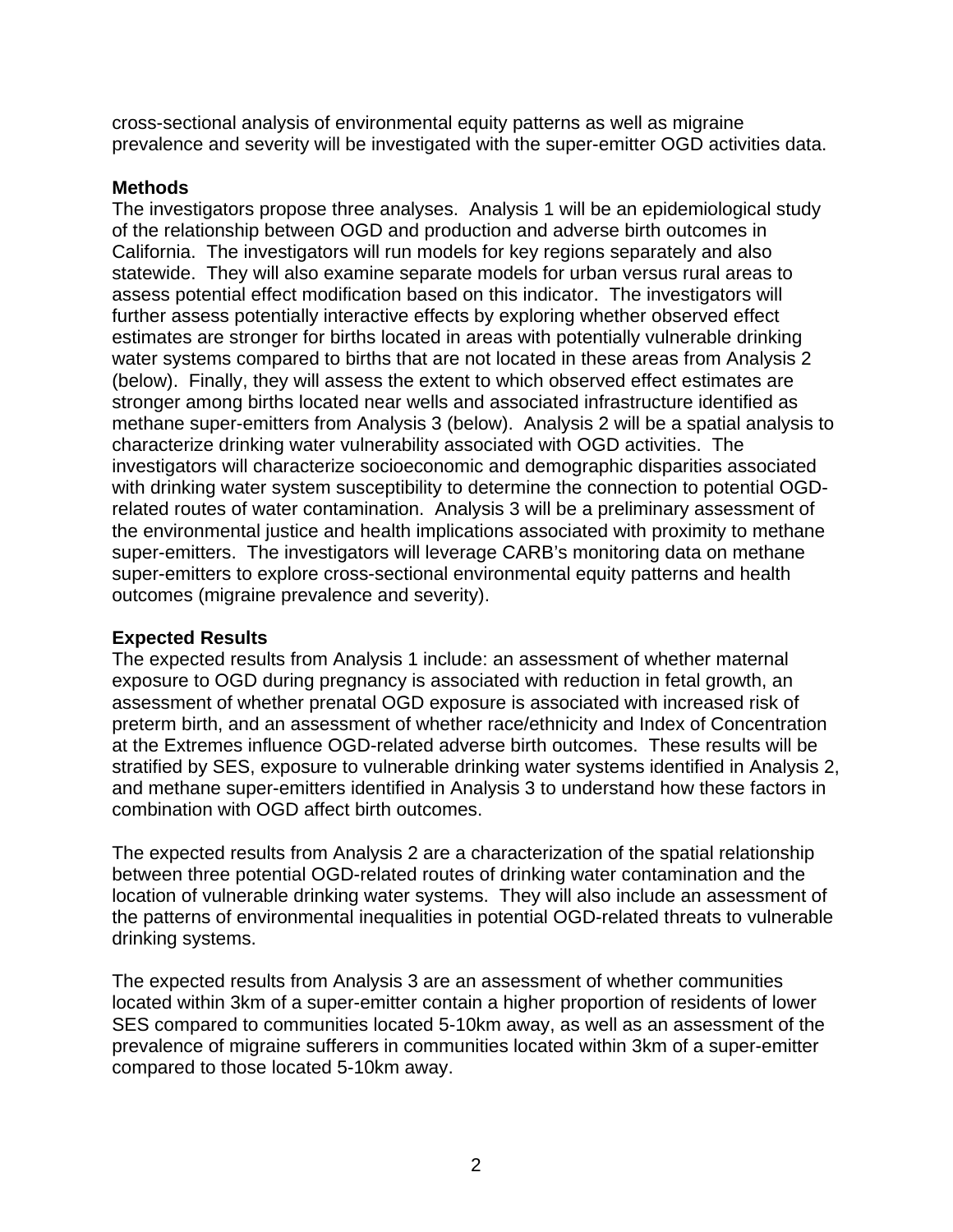#### **Significance to the Board**

CARB is legislatively mandated to set ambient air quality standards and perform research to guide regulations that protect the health of the public (Health and Safety Code §§ 39003, 39606). The results of this study will seek to advance scientific understanding of the potential health implications of OGD. The demographic and socioeconomic diversity of this study population provides a unique advantage for enhancing the scientific understanding of the potential effects of OGD on fetal growth and development in vulnerable and disadvantaged populations. It will also assess the environmental equity implications of potential drinking water threats posed by OGD activities and the health and equity implications of methane super-emitters. Findings from this study could inform the potential adverse health consequences that OGD and production activities have in vulnerable and disadvantaged populations.

#### **Contractor:**

University of California, Berkeley

#### **Contract Period: 24 months**

#### **Principal Investigators (PIs):**

Rachel Morello-Frosch, Ph.D., M.P.H. and Joan Casey, Ph.D.

#### **Contract Amount:**

\$299,988

#### **Basis for Indirect Cost Rate:**

The State and UC Berkeley have agreed to a twenty-five percent indirect cost rate.

#### **Past Experience with the Principal Investigators:**

The PI for this project is Professor Rachel Morello-Frosch from UC Berkeley, Department of Environmental Science Policy and Management & School of Public Health, and a member of the CARB's Scientific Research Screening Committee. Dr. Morello-Frosch has a Ph.D. of Environmental Health Science, from the School of Public Health, University of California, Berkeley, and an M.P.H. of Epidemiology & Biostatistics, University of California, Berkeley. Her research focuses on environmental health and environmental justice. She is particularly interested in addressing the double jeopardy faced by communities of color and the poor who experience high exposures to environmental hazards and who are more vulnerable to the toxic effects of pollution due to poverty, malnutrition, discrimination, and underlying health conditions. Dr. Morello-Frosch has successfully completed multiple CARB contracts, including development of the Environmental Justice Screening Method with co-PI's Manuel Pastor and James Sadd, and an analysis of the impact climate change and mitigations policies will have on poor and minority communities.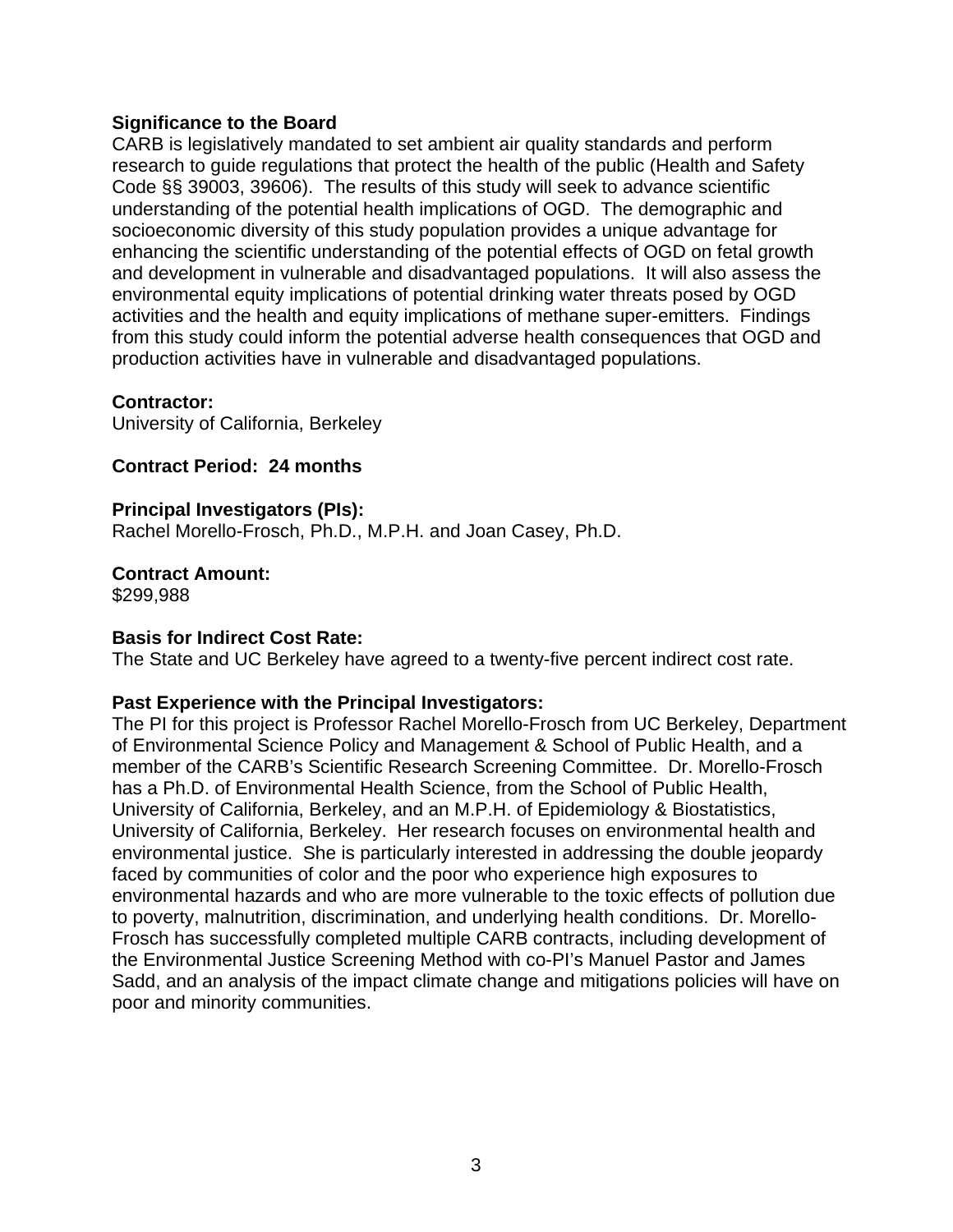The Co-PI is Dr. Joan Casey, Ph.D., a postdoctoral associate with UC, Berkeley, School of Public Health. Dr. Casey has unique expertise in the analysis of and access to electronic health record data (through Sutter Health) and the use of this data in environmental health research. Dr. Casey's recent work focused on the emergence of unconventional methods to extract natural gas from shale formations (i.e., "fracking"). In addition, she is experienced in using advanced spatial statistical techniques to predict radon levels statewide. She has also been a part of two projects using Geisinger Health System HER data to evaluate potential health effects of unconventional natural gas development.

Drs. Morello-Frosch and Casey have collaborated extensively on projects examining the joint effects of environmental and social exposures on perinatal health outcomes and are well published in the field. The investigators are well-recognized in the area of cumulative environmental and social impacts and environmental justice research, particularly in California, and have published numerous articles on these topics in leading journals.

| Prior Research Division Funding to the University of California, Berkeley: |  |  |
|----------------------------------------------------------------------------|--|--|
|                                                                            |  |  |

| Year           | 2017 | 2016 | 2015      |
|----------------|------|------|-----------|
| <b>Funding</b> |      | \$0  | \$730,514 |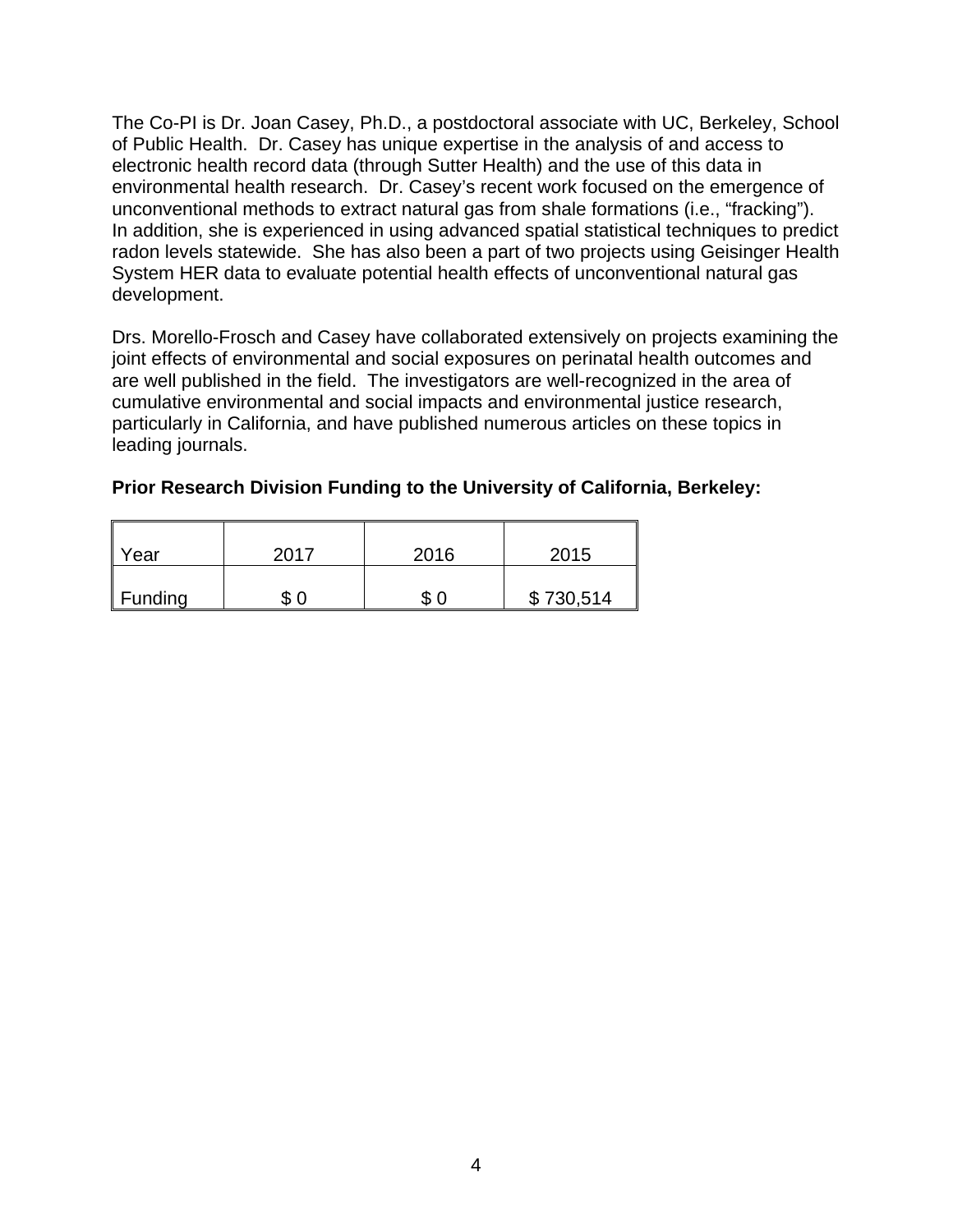# **B U D G E T S U M M A R Y**

Contractor: University of California, Berkeley

"Characterizing the Potential Health and Equity Impacts of Oil and Gas Extraction and Production Activities in California"

## **DIRECT COSTS**

| 1.<br>2.<br>3.<br>4.<br>5.<br>6.<br>7. | Personnel (Salary and Fringe Benefits)<br>Travel<br><b>Materials &amp; Supplies</b><br>Equipment<br>Consultant(s)<br>Subrecepient(s)<br><b>Other Direct Costs</b> | \$<br>\$<br>\$<br>\$<br>\$<br>\$<br>\$ | 164,592<br>7,640<br>1,500<br>O<br>O<br>53,851<br>23,911 |    |                |
|----------------------------------------|-------------------------------------------------------------------------------------------------------------------------------------------------------------------|----------------------------------------|---------------------------------------------------------|----|----------------|
|                                        | <b>Total Direct Costs</b>                                                                                                                                         |                                        |                                                         | \$ | 251,494        |
| <b>INDIRECT COSTS</b>                  |                                                                                                                                                                   |                                        |                                                         |    |                |
|                                        | Indirect (F&A) Costs                                                                                                                                              | \$                                     | 48,494                                                  |    |                |
|                                        | <b>Total Indirect Costs</b>                                                                                                                                       |                                        |                                                         | \$ | 48,494         |
|                                        | <b>TOTAL PROJECT COSTS</b>                                                                                                                                        |                                        |                                                         |    | <u>299,988</u> |